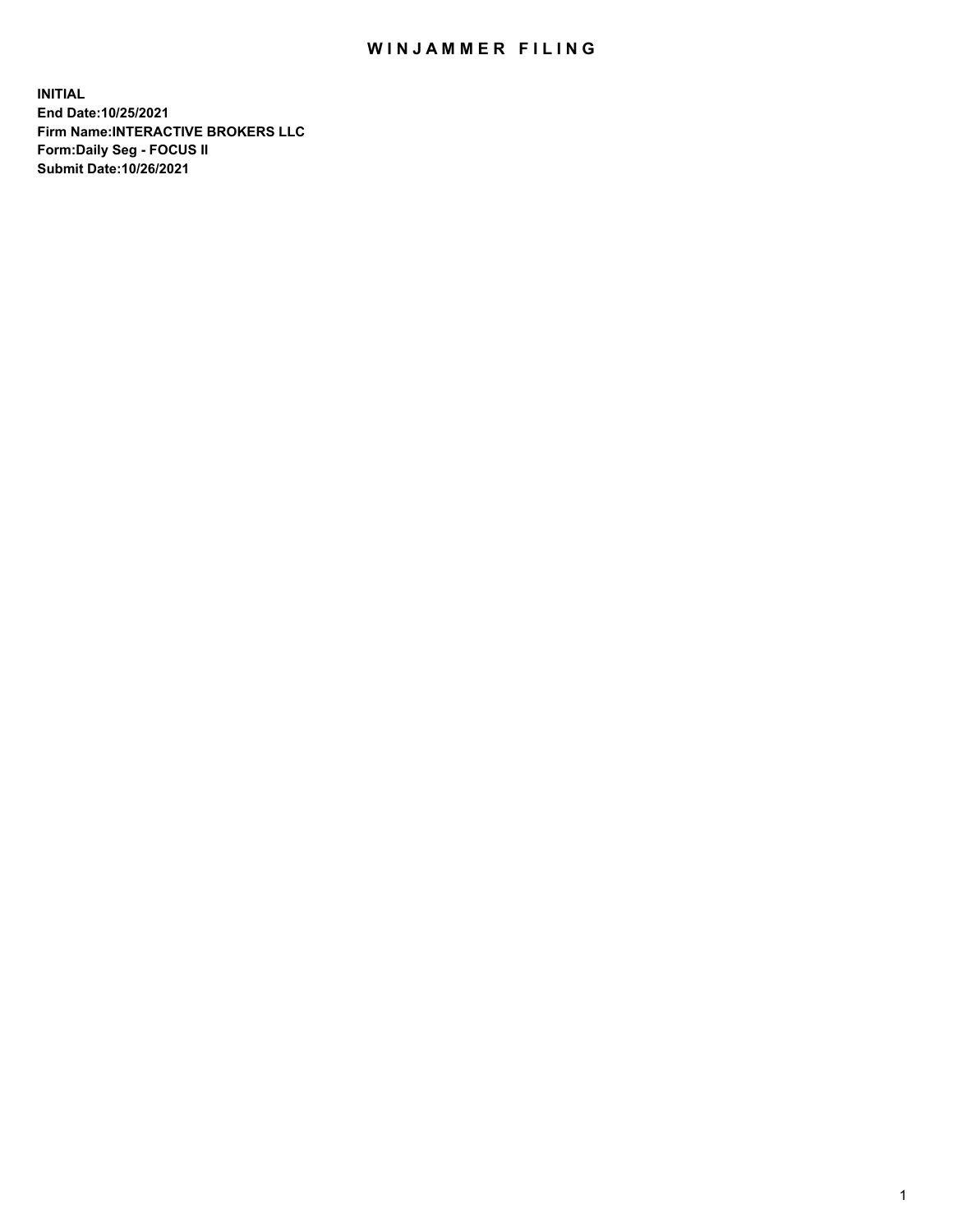**INITIAL End Date:10/25/2021 Firm Name:INTERACTIVE BROKERS LLC Form:Daily Seg - FOCUS II Submit Date:10/26/2021 Daily Segregation - Cover Page**

| Name of Company                                                                                                                                                                                                                                                                                                                | <b>INTERACTIVE BROKERS LLC</b>                                                                           |
|--------------------------------------------------------------------------------------------------------------------------------------------------------------------------------------------------------------------------------------------------------------------------------------------------------------------------------|----------------------------------------------------------------------------------------------------------|
| <b>Contact Name</b>                                                                                                                                                                                                                                                                                                            | James Menicucci                                                                                          |
| <b>Contact Phone Number</b>                                                                                                                                                                                                                                                                                                    | 203-618-8085                                                                                             |
| <b>Contact Email Address</b>                                                                                                                                                                                                                                                                                                   | jmenicucci@interactivebrokers.c<br>om                                                                    |
| FCM's Customer Segregated Funds Residual Interest Target (choose one):<br>a. Minimum dollar amount: ; or<br>b. Minimum percentage of customer segregated funds required:% ; or<br>c. Dollar amount range between: and; or<br>d. Percentage range of customer segregated funds required between:% and%.                         | $\overline{\mathbf{0}}$<br>$\overline{\mathbf{0}}$<br>155,000,000 245,000,000<br>0 <sub>0</sub>          |
| FCM's Customer Secured Amount Funds Residual Interest Target (choose one):<br>a. Minimum dollar amount: ; or<br>b. Minimum percentage of customer secured funds required:%; or<br>c. Dollar amount range between: and; or<br>d. Percentage range of customer secured funds required between:% and%.                            | $\overline{\mathbf{0}}$<br>$\overline{\mathbf{0}}$<br>80,000,000 120,000,000<br>00                       |
| FCM's Cleared Swaps Customer Collateral Residual Interest Target (choose one):<br>a. Minimum dollar amount: ; or<br>b. Minimum percentage of cleared swaps customer collateral required:% ; or<br>c. Dollar amount range between: and; or<br>d. Percentage range of cleared swaps customer collateral required between:% and%. | $\overline{\mathbf{0}}$<br>$\underline{\mathbf{0}}$<br>$\underline{0}$ $\underline{0}$<br>0 <sub>0</sub> |

Attach supporting documents CH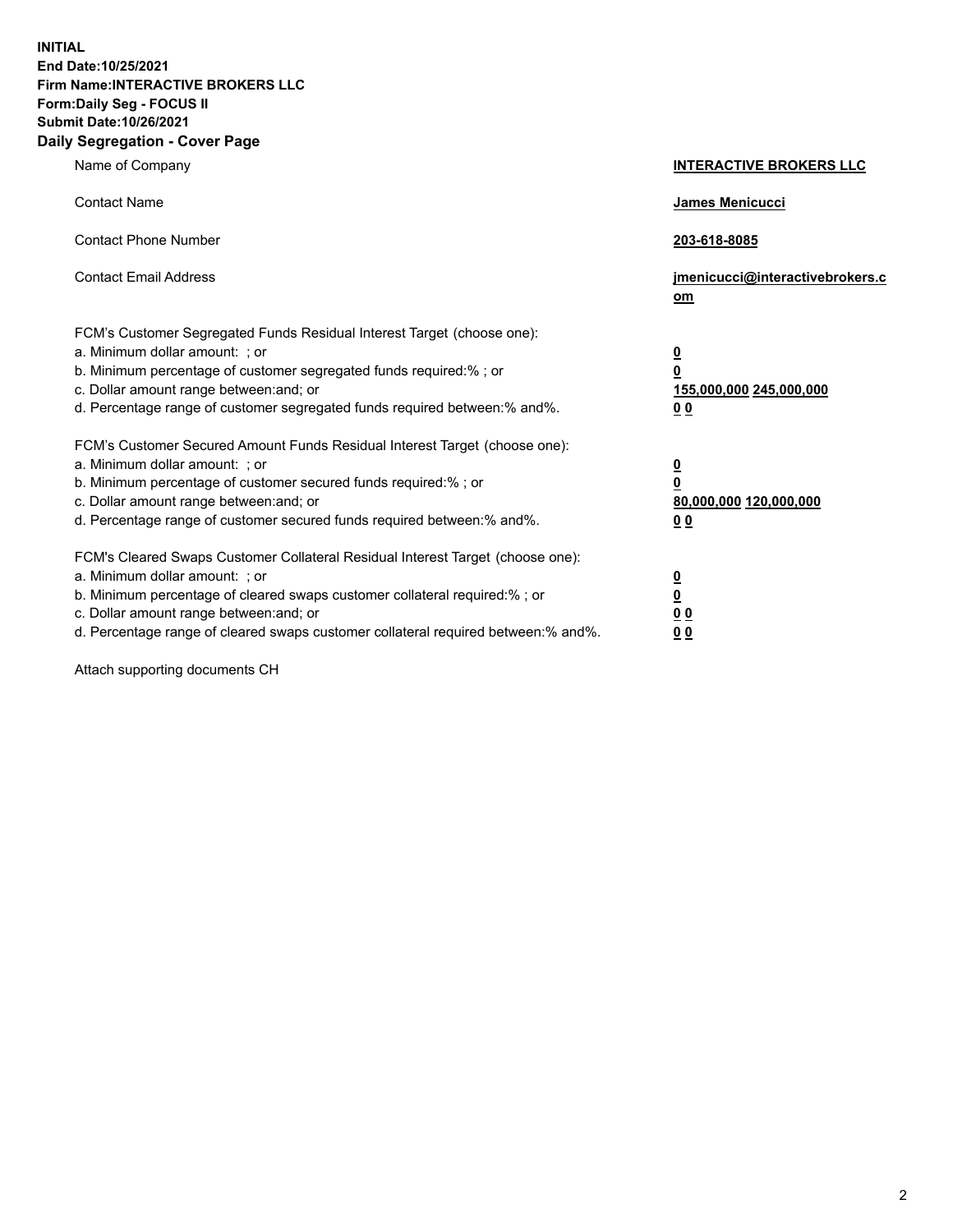## **INITIAL End Date:10/25/2021 Firm Name:INTERACTIVE BROKERS LLC Form:Daily Seg - FOCUS II Submit Date:10/26/2021 Daily Segregation - Secured Amounts**

|     | Dany Ocgregation - Occurea Anioants                                                               |                                                |
|-----|---------------------------------------------------------------------------------------------------|------------------------------------------------|
|     | Foreign Futures and Foreign Options Secured Amounts                                               |                                                |
|     | Amount required to be set aside pursuant to law, rule or regulation of a foreign                  | $0$ [7305]                                     |
|     | government or a rule of a self-regulatory organization authorized thereunder                      |                                                |
| 1.  | Net ledger balance - Foreign Futures and Foreign Option Trading - All Customers                   |                                                |
|     | A. Cash                                                                                           | 520,767,285 [7315]                             |
|     | B. Securities (at market)                                                                         | $0$ [7317]                                     |
| 2.  | Net unrealized profit (loss) in open futures contracts traded on a foreign board of trade         | 16,163,490 [7325]                              |
| 3.  | Exchange traded options                                                                           |                                                |
|     | a. Market value of open option contracts purchased on a foreign board of trade                    | 130,773 [7335]                                 |
|     | b. Market value of open contracts granted (sold) on a foreign board of trade                      | $-58,358$ [7337]                               |
| 4.  | Net equity (deficit) (add lines 1. 2. and 3.)                                                     | 537,003,190 [7345]                             |
| 5.  | Account liquidating to a deficit and account with a debit balances - gross amount                 | 20,501 [7351]                                  |
|     | Less: amount offset by customer owned securities                                                  | 0 [7352] 20,501 [7354]                         |
| 6.  | Amount required to be set aside as the secured amount - Net Liquidating Equity                    | 537,023,691 [7355]                             |
|     | Method (add lines 4 and 5)                                                                        |                                                |
| 7.  | Greater of amount required to be set aside pursuant to foreign jurisdiction (above) or line<br>6. | 537,023,691 [7360]                             |
|     | FUNDS DEPOSITED IN SEPARATE REGULATION 30.7 ACCOUNTS                                              |                                                |
| 1.  | Cash in banks                                                                                     |                                                |
|     | A. Banks located in the United States                                                             | 123,896,801 [7500]                             |
|     | B. Other banks qualified under Regulation 30.7                                                    | 0 [7520] 123,896,801 [7530]                    |
| 2.  | Securities                                                                                        |                                                |
|     | A. In safekeeping with banks located in the United States                                         | 320,992,580 [7540]                             |
|     | B. In safekeeping with other banks qualified under Regulation 30.7                                | 0 [7560] 320,992,580 [7570]                    |
| 3.  | Equities with registered futures commission merchants                                             |                                                |
|     | A. Cash                                                                                           | $0$ [7580]                                     |
|     | <b>B.</b> Securities                                                                              | $0$ [7590]                                     |
|     | C. Unrealized gain (loss) on open futures contracts                                               | $0$ [7600]                                     |
|     | D. Value of long option contracts                                                                 | $0$ [7610]                                     |
|     | E. Value of short option contracts                                                                | 0 [7615] 0 [7620]                              |
| 4.  | Amounts held by clearing organizations of foreign boards of trade                                 |                                                |
|     | A. Cash                                                                                           | $0$ [7640]                                     |
|     | <b>B.</b> Securities                                                                              | $0$ [7650]                                     |
|     | C. Amount due to (from) clearing organization - daily variation                                   | $0$ [7660]                                     |
|     | D. Value of long option contracts                                                                 | $0$ [7670]                                     |
|     | E. Value of short option contracts                                                                | 0 [7675] 0 [7680]                              |
| 5.  | Amounts held by members of foreign boards of trade                                                |                                                |
|     | A. Cash                                                                                           | 201,969,907 [7700]                             |
|     | <b>B.</b> Securities                                                                              | $0$ [7710]                                     |
|     | C. Unrealized gain (loss) on open futures contracts                                               | 11,968,945 [7720]                              |
|     | D. Value of long option contracts                                                                 | 130,773 [7730]                                 |
|     | E. Value of short option contracts                                                                | <mark>-58,358</mark> [7735] 214,011,267 [7740] |
| 6.  | Amounts with other depositories designated by a foreign board of trade                            | 0 [7760]                                       |
| 7.  | Segregated funds on hand                                                                          | $0$ [7765]                                     |
| 8.  | Total funds in separate section 30.7 accounts                                                     | 658,900,648 [7770]                             |
| 9.  | Excess (deficiency) Set Aside for Secured Amount (subtract line 7 Secured Statement               | 121,876,957 [7380]                             |
|     | Page 1 from Line 8)                                                                               |                                                |
| 10. | Management Target Amount for Excess funds in separate section 30.7 accounts                       | 80,000,000 [7780]                              |
| 11. | Excess (deficiency) funds in separate 30.7 accounts over (under) Management Target                | 41,876,957 [7785]                              |
|     |                                                                                                   |                                                |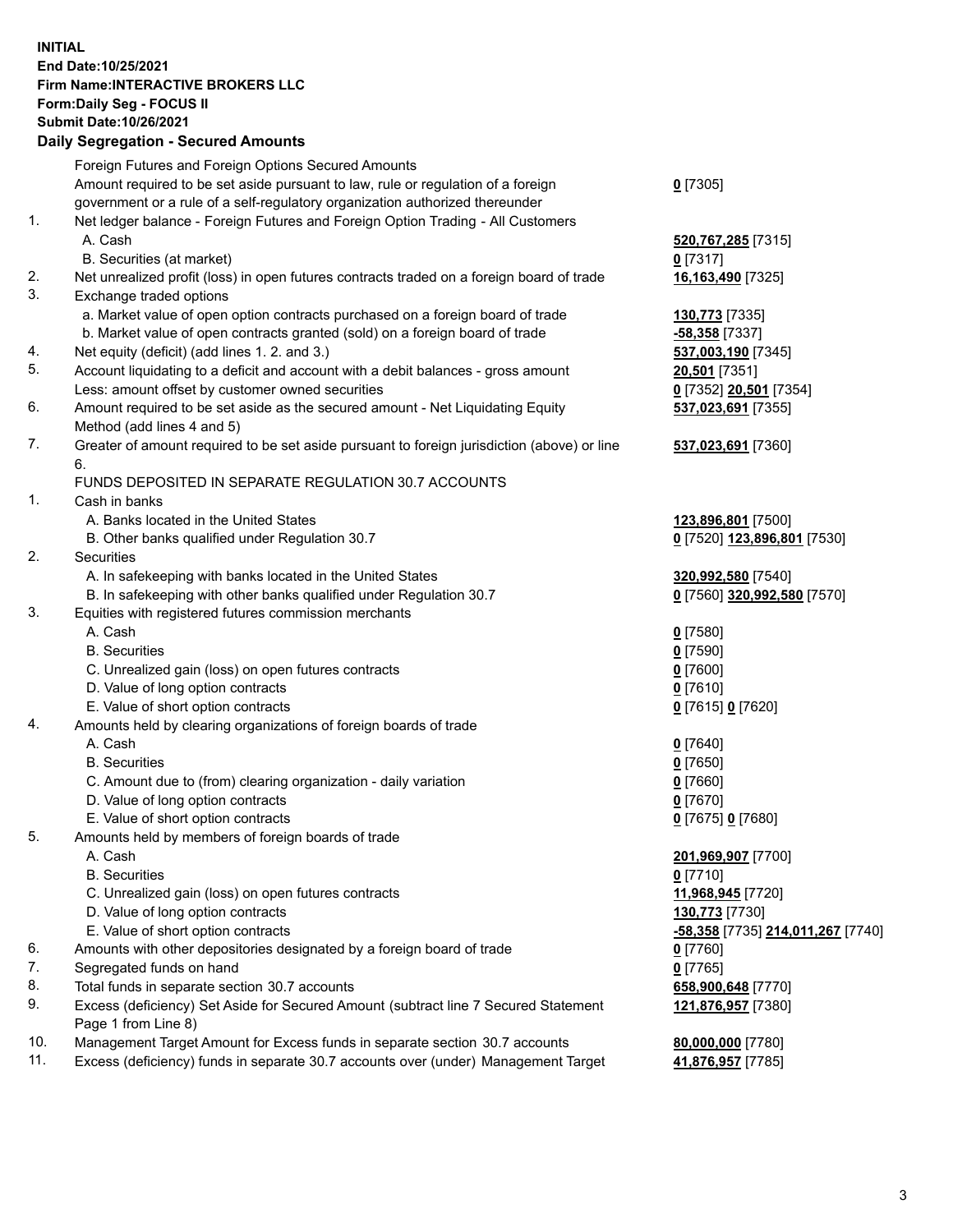**INITIAL End Date:10/25/2021 Firm Name:INTERACTIVE BROKERS LLC Form:Daily Seg - FOCUS II Submit Date:10/26/2021 Daily Segregation - Segregation Statement** SEGREGATION REQUIREMENTS(Section 4d(2) of the CEAct) 1. Net ledger balance A. Cash **7,160,548,008** [7010] B. Securities (at market) **0** [7020] 2. Net unrealized profit (loss) in open futures contracts traded on a contract market **422,352,638** [7030] 3. Exchange traded options A. Add market value of open option contracts purchased on a contract market **450,634,772** [7032] B. Deduct market value of open option contracts granted (sold) on a contract market **-359,220,245** [7033] 4. Net equity (deficit) (add lines 1, 2 and 3) **7,674,315,173** [7040] 5. Accounts liquidating to a deficit and accounts with debit balances - gross amount **1,089,966** [7045] Less: amount offset by customer securities **0** [7047] **1,089,966** [7050] 6. Amount required to be segregated (add lines 4 and 5) **7,675,405,139** [7060] FUNDS IN SEGREGATED ACCOUNTS 7. Deposited in segregated funds bank accounts A. Cash **1,629,723,236** [7070] B. Securities representing investments of customers' funds (at market) **3,679,328,410** [7080] C. Securities held for particular customers or option customers in lieu of cash (at market) **0** [7090] 8. Margins on deposit with derivatives clearing organizations of contract markets A. Cash **1,990,242,277** [7100] B. Securities representing investments of customers' funds (at market) **520,225,344** [7110] C. Securities held for particular customers or option customers in lieu of cash (at market) **0** [7120] 9. Net settlement from (to) derivatives clearing organizations of contract markets **14,555,771** [7130] 10. Exchange traded options A. Value of open long option contracts **450,809,403** [7132] B. Value of open short option contracts **-359,419,522** [7133] 11. Net equities with other FCMs A. Net liquidating equity **0** [7140] B. Securities representing investments of customers' funds (at market) **0** [7160] C. Securities held for particular customers or option customers in lieu of cash (at market) **0** [7170] 12. Segregated funds on hand **0** [7150] 13. Total amount in segregation (add lines 7 through 12) **7,925,464,919** [7180] 14. Excess (deficiency) funds in segregation (subtract line 6 from line 13) **250,059,780** [7190] 15. Management Target Amount for Excess funds in segregation **155,000,000** [7194] 16. Excess (deficiency) funds in segregation over (under) Management Target Amount **95,059,780** [7198]

Excess